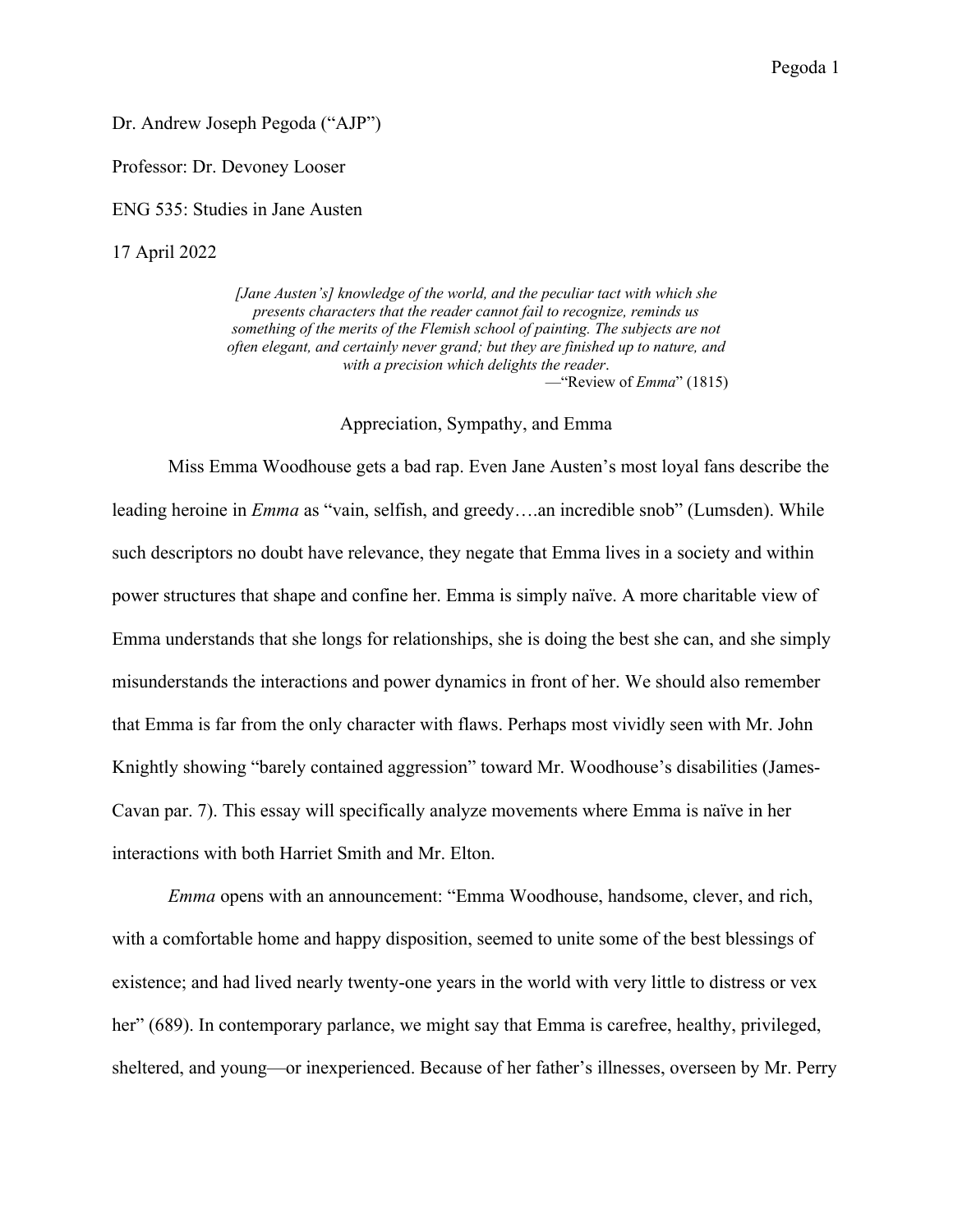who never actually speaks in the novel, Emma seldom ventures outside their home in Highbury (Kirkpatrick 30). Emma's mother dies when she is young. Emma only ever has a few acquaintances or friendships and is almost always treated as a superior because of her family's long residence. She is effectively encouraged by other characters to think highly of herself, as highlighted in an 1815 review attributed to Sir Walter Scott: "Amongst all these personages, Miss Woodhouse walks forth, the princess paramount, superior to all her companions in wit, beauty, fortune, and accomplishments, doated upon by her father and the Westons, admired, and almost worshipped by the more humble companions of the whist table." The novel tells us that her home village "afforded her no equals" (690). Further, readers learn from Mr. George Knightley that Emma is capable but lacking thus far in knowledge she might otherwise have: "Emma has been meaning to read more ever since she was twelve years old. I have seen a great many lists…very good lists they were….But I have done with expecting any course of steady reading from Emma. She will never submit to any thing requiring industry and patience" (706).

When it comes to knowing the vital sociopolitical functions of marriage, however, Emma is an expert. Her naiveté is not absolute. She has learned that marriage is a key to economic and social security and has acquired such knowledge through what Timothy J. Zeddies aptly names the *historical unconscious* (which, in brief, is a way of acknowledging and analyzing parts of life a person knows but is not specifically taught and/or parts of life that are constantly retaught and reinforced through everyday interactions and mores). Emma also learns about marriage through personal experience—her older sister, Isabella, marries Mr. John Knightley; her governess, Miss Anne Taylor, marries Mr. Weston, as readers also learn upon opening the book. Otherwise, Emma has little so-called life experience. Thus, it should come as no surprise that she should be interested in the subject of marriage, and it is only a next step that she should want to help match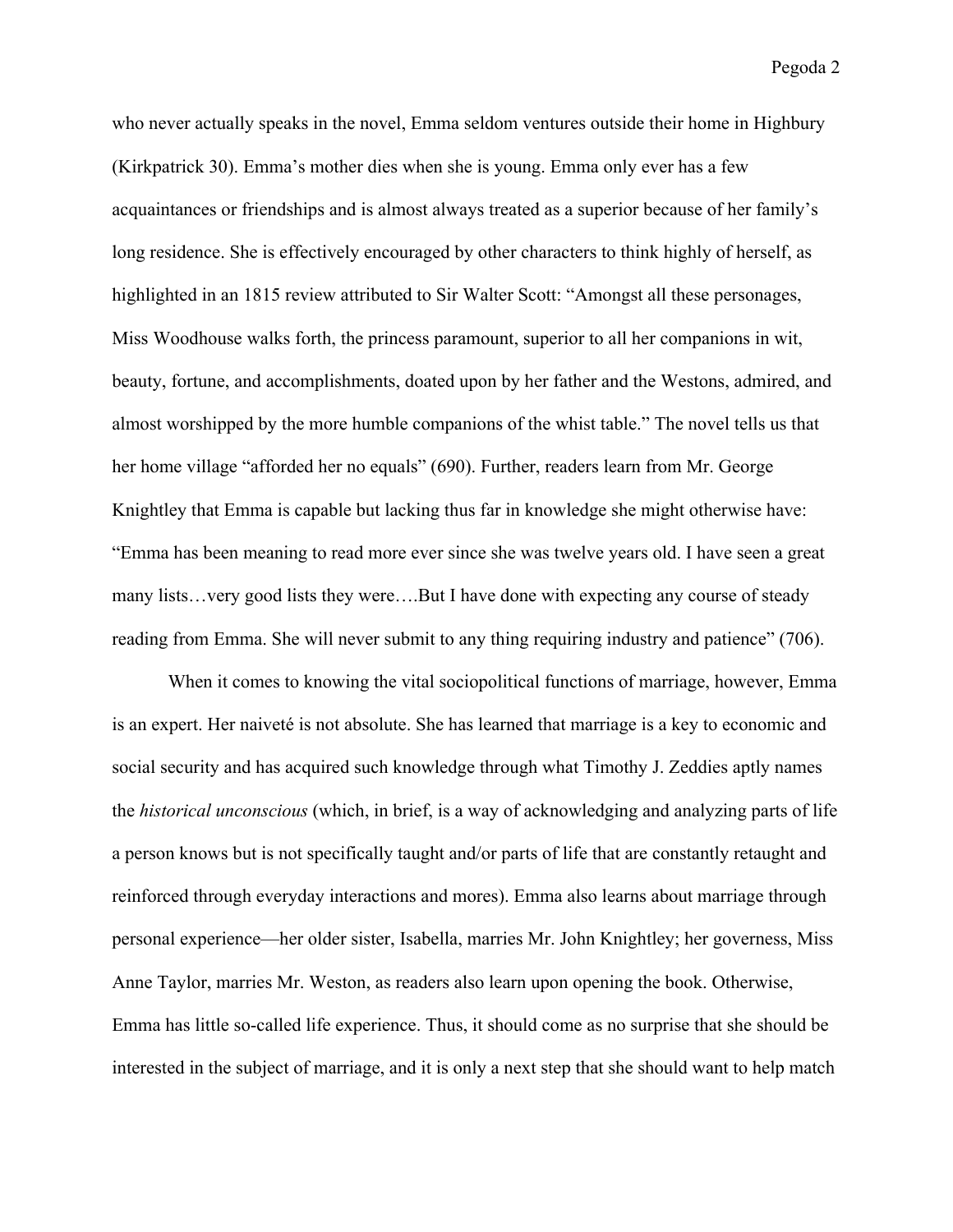the not-yet-married. Due to her wealth, her father's sickness, and her declarations to never marry, she does not set out to think about issues related to singledom as ever pertaining to herself.

We should also remember that Emma is not a real person, Austen created her; thus, we should also ask why Emma is created to behave as she does. Emma is more than her selfishness, naiveté, or immaturity. In addition to *Emma* being a representation of daily life, as captured in the epigraph, Emma's character is a way to show how the importance of marriage makes people abandon logic and rationality and makes them abuse their power. *Emma* shows that society, including other women in a manifestation of horizonal hostility, will clamp down on women who do not conform. Emma's character also allows readers to see how this society effectively makes marriage compulsory. Everybody knows Emma has no desire to marry but the novel ends with her becoming Mrs. George Knightley because of social forces, which include jealously when Harriet eyes a single and very wealthy Mr. George Knightley. (Emma also has a brief flirtation toward Mr. Frank Churchill.) More than her father's desire for a caretaker, Emma's positionality (which includes whiteness) is what enables her to even consider a life without ever marrying without having to face the kind of changes to living standards that would threaten a single Jane Fairfax, for example. Collectively, Emma is naïve we might say because such allows Austen to critique the absoluteness of marriage in a woman's life and shows that women have more than one option, more than men (or one man) to pick from. As Austen has Emma tell Harriet, "A woman is not to marry a man merely because she is asked, or because he is attached to her" (716). Ultimately, the conclusion of *Emma* preserves and restores the status quo. But, this does not diminish the challenges planted.

Emma's relationship with Harriet and desire to find Harriet an appropriate husband accounts for a large part of the novel. *Emma* describes Harriet as follows: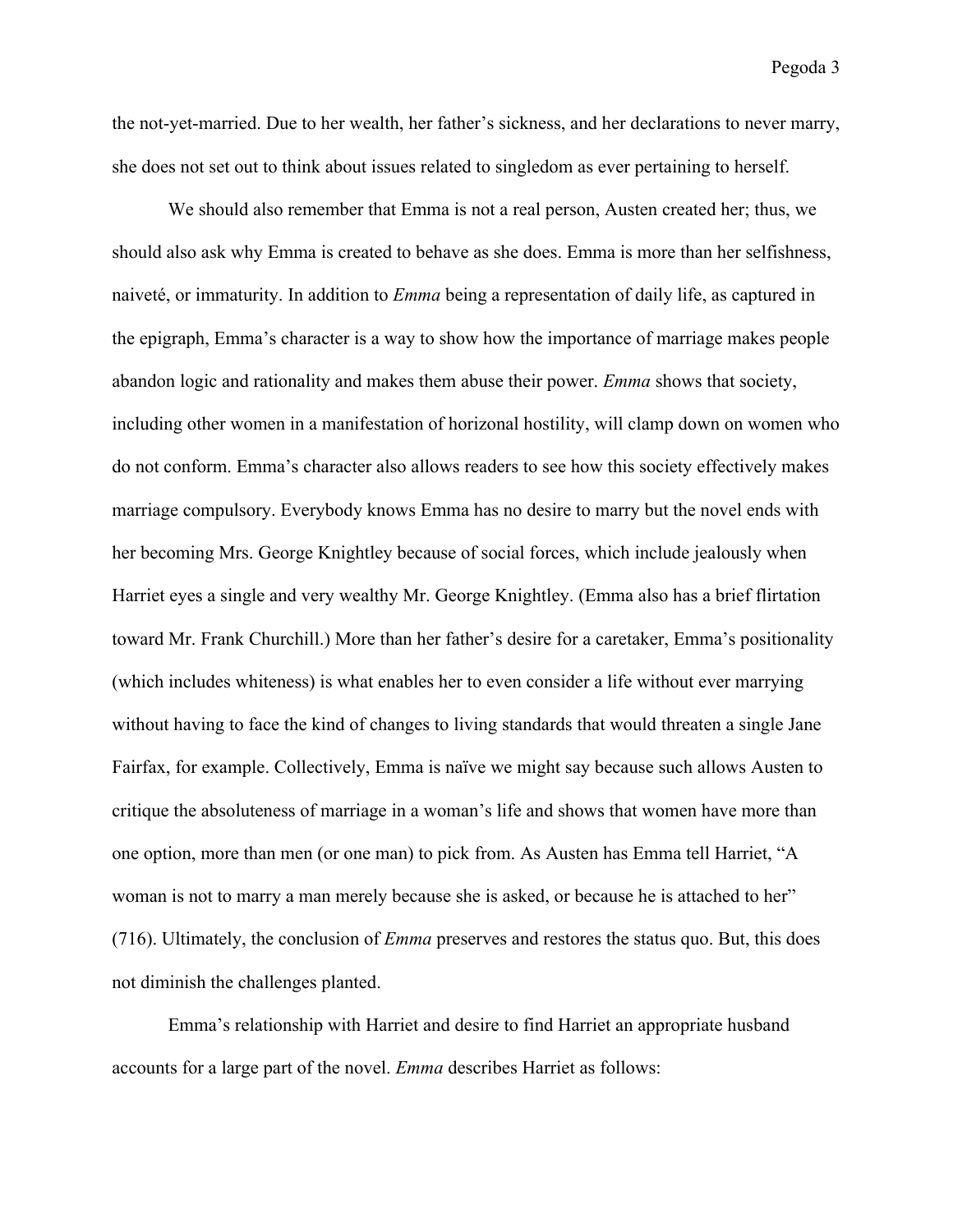Pegoda 4

Harriet Smith's intimacy at Hartfield was soon a settled thing. Quick and decided in her ways, Emma lost no time in inviting, encouraging, and telling her to come very often; and as their acquaintance increased, so did their satisfaction in each other….[I]n every respect, as she saw more of her, she approved her, and was confirmed in all her kind designs. Harriet certainly was not clever, but she had a sweet, docile, grateful disposition, was totally free from conceit, and only desiring to be guided by any one she looked up to. Her early attachment to herself was very amiable; and her inclination for good company, and power of appreciating what was elegant and clever, shewed that there was no want of taste, though strength of understanding must not be expected. (700)

Emma's and Harriet's close bond has attracted significant scholarly attention. Some scholars such as Nicholas E. Preus argue that Emma is actually interested in marriage but adopts Harriet as a surrogate. He says, "Emma carries out a series of displaced sexual experimentations in her encounters" (200). Maureen M. Martin finds the power situated a bit differently: "Emma has tended to assume that, like a man, she could elevate her lowly bellowed to her own rank" (17). Martin sees Emma as using a "husband-like power" to "objectify Harriet" (12-13). Tiffany F. Potter and Mark K. Fulk interpret the attraction that manifests between Emma and Harriet using Adrienne Rich's "Compulsory Heterosexuality and Lesbian Existence," specifically her concept of the lesbian continuum. Potter also complicates this continuum:

All of the women with whom Emma has significant relations are in weaker positions in the social hierarchy than she is. And it is here that Rich's theory of the lesbian continuum shows limitations. In application, the concept must be expanded to include the theorizing of power relations *between* women within the lesbian continuum. As it stands, Rich's theory offers a utopian view of relationships between women. (194)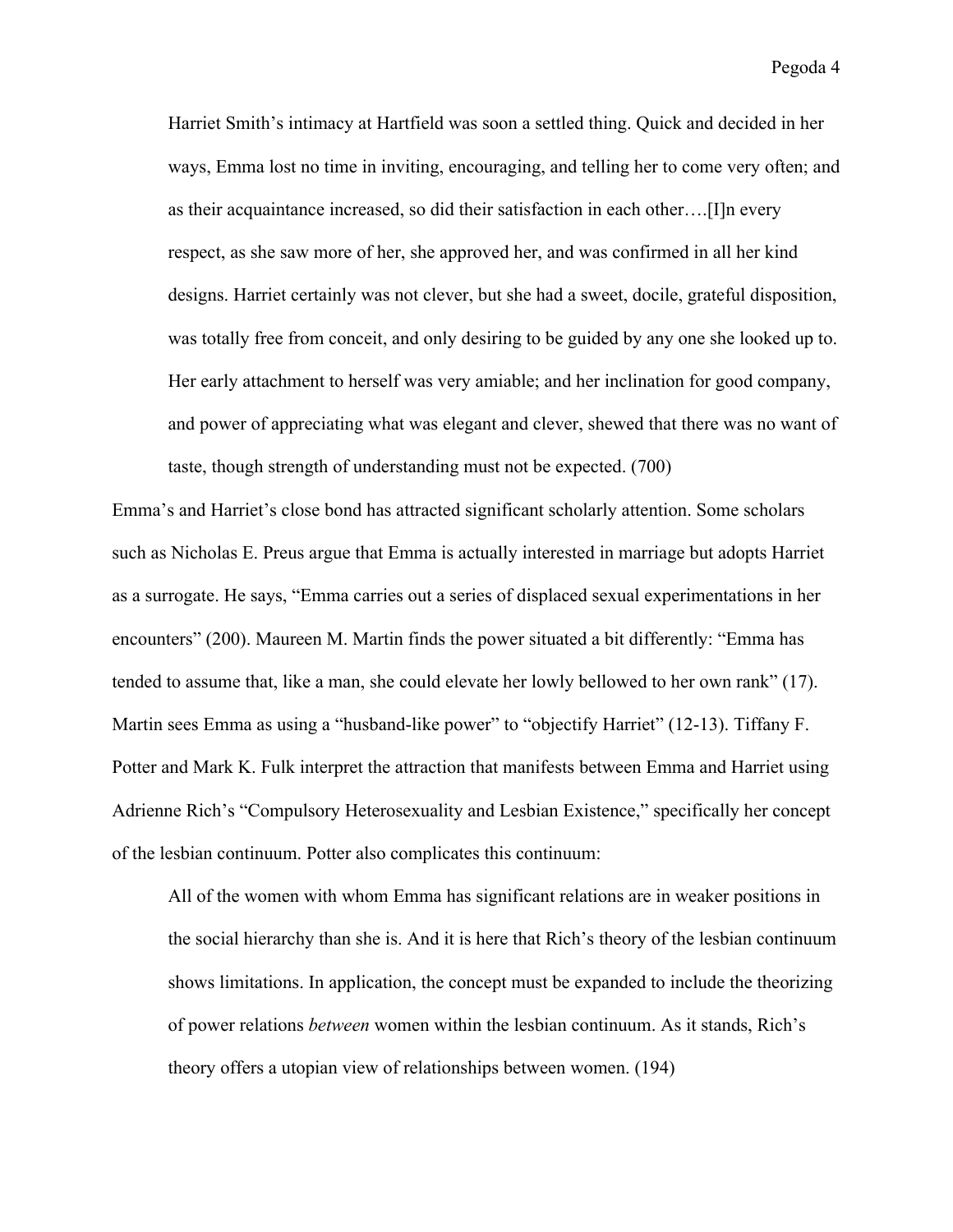Pegoda 5

Here I offer another possibility: Emma and Harriet are both naïve and due to constraints of geography and due to structures of their society are effectively forced into a kind of "compulsory friendship" as single women who take a liking toward one another. Harriet does not see the power Emma has over her, and Emma does not see the power she has over Harriet. At one crucial moment, Harriet addresses Emma: "What shall I do? What would you advise me to do? Pray, dear Miss Woodhouse, tell me what I ought to do" (715). Both have righteous intentions when it comes to providing each other company and security, especially Emma in her efforts to arrange a marriage between Harriet and Mr. Elton.

While readers can likely detect Mr. Elton's growing feelings for Emma, Emma remains ever-convinced that he is deeply in love with Harriet. Emma is naïve and sees herself outside the bubble of people who need to marry. Mr. Elton delivers a charade ("a kind of riddle in which each syllable of a word, or complete word or phrase, is enigmatically described," per the *Oxford English Dictionary*), and Emma tells Harriett, "Take it…it is for you" (726). Throughout Harriet's equally innocent behaviors and questions—"What can it be, Miss Woodhouse?–what can it be? I have not an idea–I cannot guess it in the least. What can it possibly be? Do try to find it out, Miss Woodhouse. Do help me. I never saw any thing so hard"—Emma encourages her to see it as a declaration of love (727). Emma tells Harriett, "I congratulate you, my dear Harriet, with all my heart. This is an attachment which a woman may well feel pride in creating" (728).

When Mr. Elton later declares his love for Emma, her shock is sincere and clear. Emma says, "I am very much astonished, Mr. Elton. This to *me*! you forget yourself—you take me for my friend—any message to Miss Smith I shall be happy to deliver; but no more of this to *me*, if you please" (760). Mr. Elton's unwanted outbursts continue. Horrified and bewildered and violated and realizing her naiveté, Emma adds: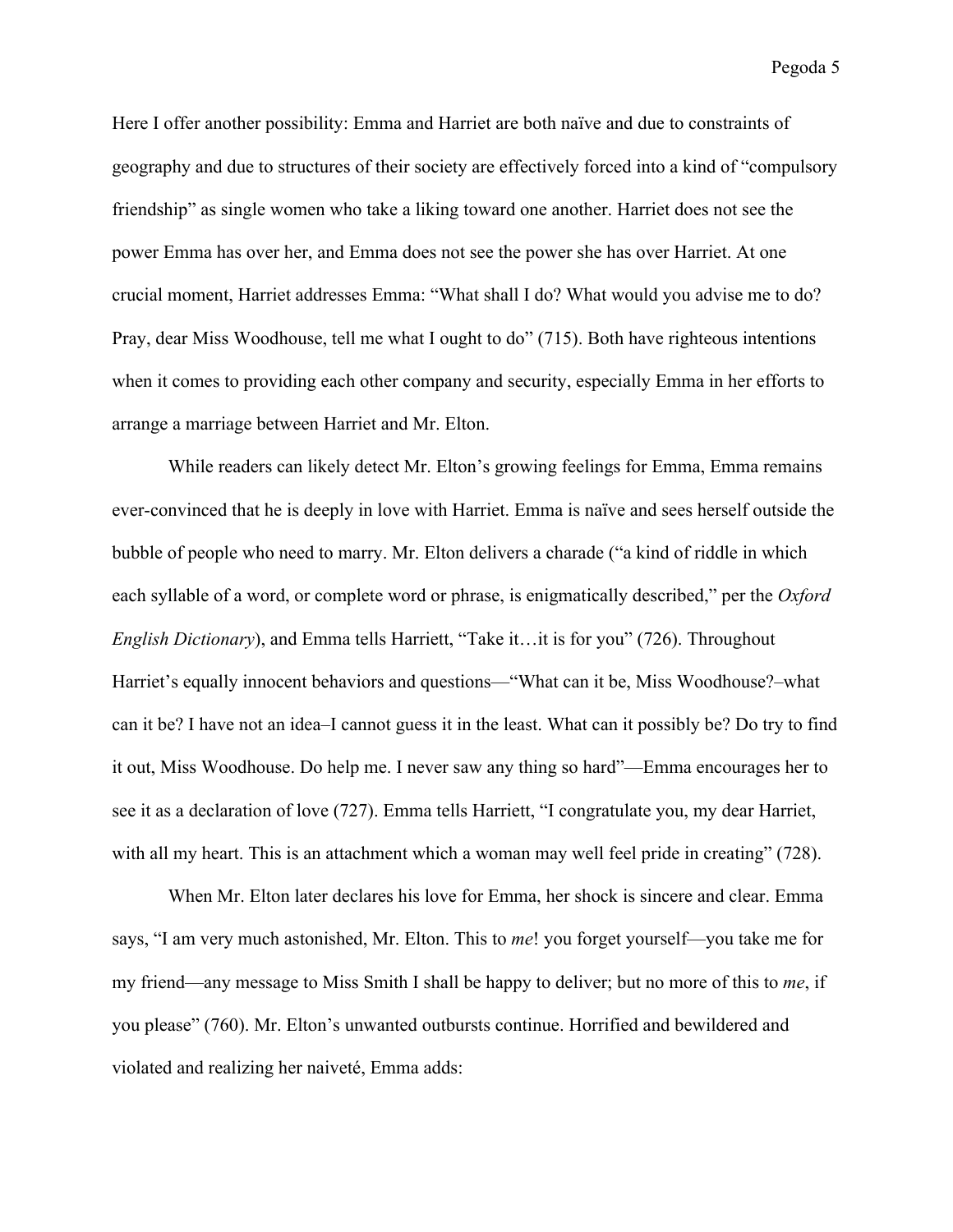It is impossible for me to doubt any longer. You have made yourself too clear. Mr. Elton, my astonishment is much beyond any thing I can express. After such behaviour, as I have witnessed during the last month, to Miss Smith—such attentions as I have been in the daily habit of observing—to be addressing me in this manner—this is an unsteadiness of character, indeed, which I had not supposed possible! Believe me, sir, I am far, very far, from gratified in being the object of such professions. (760)

Mr. Elton sees Emma and believes her for the taking, believes her *his*, and repeatedly attempts to control and silence her, metaphorically raping her (Gudmarsdottir; Pegues 11; Wilson). But, Emma is never silent and becomes one of many literary and actual "figures of power, resilient survivors, and transgressors…no less than victims of abuse" (Gudmarsdottir 220).

Such a reading is somewhat in contrast to Celia A. Easton's analysis of this interaction that begins, "No one is raped in Jane Austen's *Emma*" (par. 1). Easton recognizes the violence directed toward Emma—that Mr. Elton "takes advantage of the circumstances," that he "insists that he has only been responding to 'encouragement,'" and that Emma is stuck—but does not extend it to a metaphoric rape, only to how women's demands are disregarded (par. 1, 15, 19, 21). By using the suggested framework of a metaphoric rape, we can better recognize the operational and systemic violence at hand. By naming this violence in such strong ways, we can better appreciate some of what Emma feels while being attacked. By naming it for what it is, we can acknowledge that a naïve person like Emma necessitates additional understanding. That Emma keeps this *metaphoric rape* a secret is yet another indication of it meriting such language. Indeed, other actions in *Emma* are generally known among characters and happen in the open.

While on the note of this consent-less, violent encounter, one more encounter deserves mentioning that is otherwise beyond the scope of this short paper. Mr. George Knightley's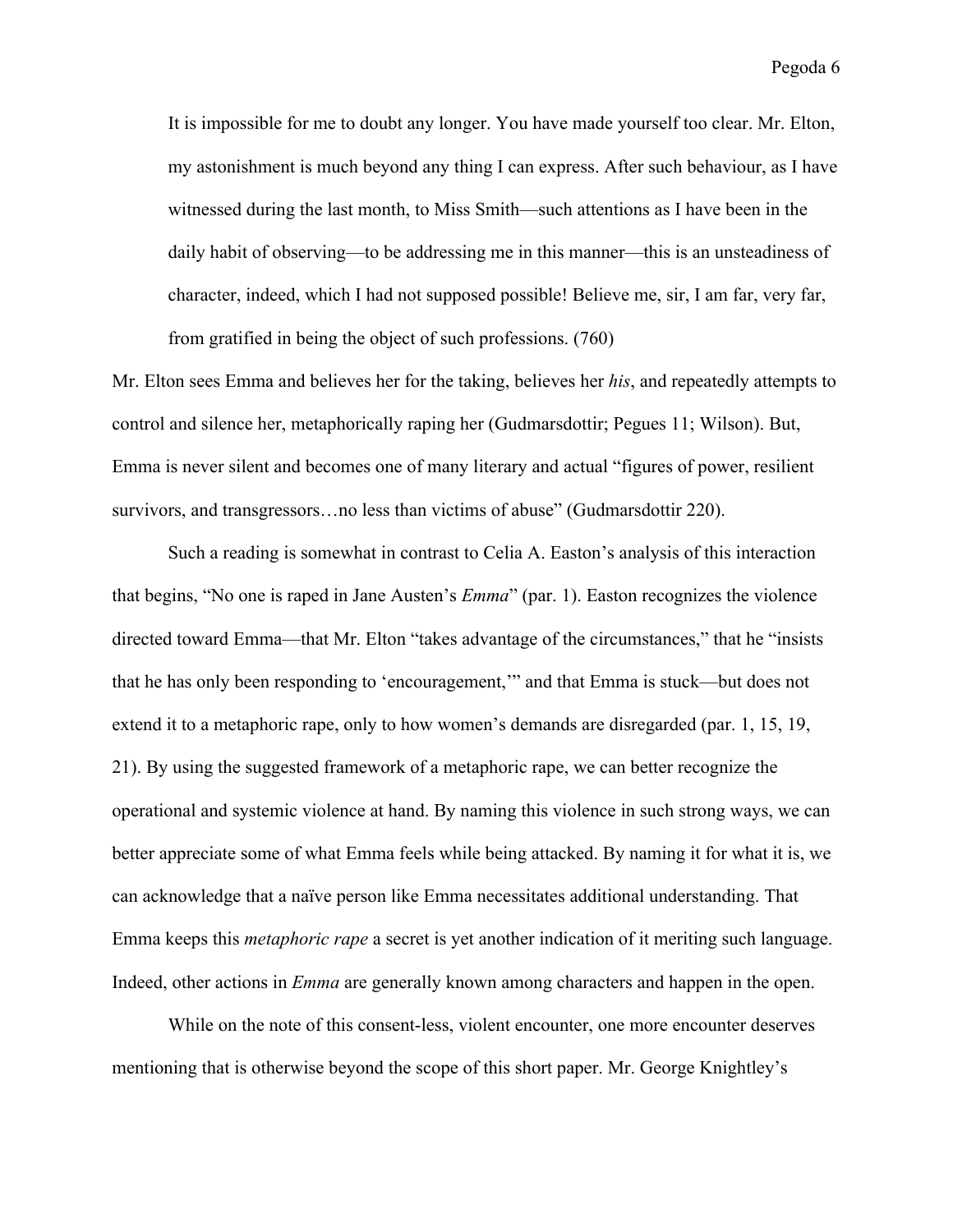Pegoda 7

behavior, at least according to some more contemporary insights from Feminist Theory and Queer Studies, is at least somewhat predatory and also falls within the domain of sexual violence (Fischel; Pegoda). Toward the conclusion, he finally confesses his long-term plan to Emma: "The good was all to myself, by making you an object of the tenderest affection to me. I could not think about you so much without doating on you, faults and all; and by dint of fancying so many errors, have *been in love with you* ever since you were *thirteen at least*" (944; emphasis added). Is Mr. Knightley, with the addition of his age and wealth, just seeking to control a naïve but strong woman by locking her in marriage? People tend to see Mr. Knightley with an idealized gaze, as "the voice of reason and propriety" (Martin 12).

*Emma* prompts curiosity. With its range of characters, discourses, and events, the novel is anything but naïve. Throughout *Emma* we see Emma and those around her navigate situations that test their abilities to negotiate comfortable, satisfactory places in nineteenth-century Britain. Possible directions for future research include more work that considers readings of a naïve Emma. The presence of illness and disability is common throughout the novel—colds, headaches, and fevers are ubiquitous but never ail Emma. Also, she does not seem to realize how much her father's illnesses impact her life, positively and negatively. On this note, Mr. Knightly, thinking he can merely move in with the Woodhouses, underestimates the emotional and physical demands associated with being around and caring for someone facing prolonged health challenges. Additional research can certainly consider other issues of consent and *Emma*, as well as insights provided by Sound Studies—there are remarkably few sounds in outside of speech or by Digital Humanities. By underscoring Emma's naiveté here, I advance a way to further recognize how Austen creates power dynamics and a more forgiving, gracious way of seeing Emma, our proto-feminist.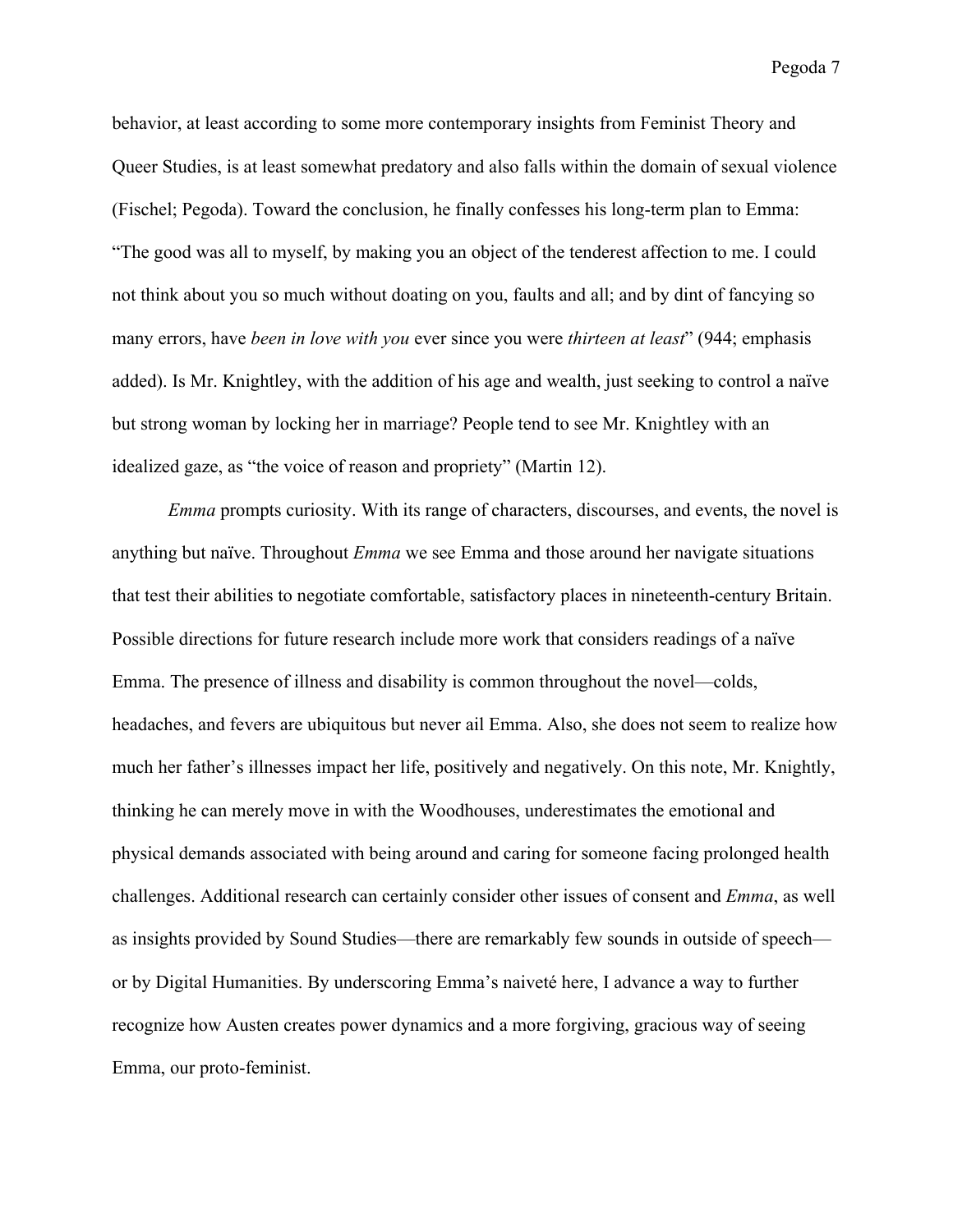## Works Cited

Austen, Jane. *The Complete Novels*. Penguin, 2006.

- "charade, *N*." *Oxford English Dictionary*, Oxford UP, 2013, www.oed.com/view/Entry/30661. Accessed 17 Apr. 2022.
- Easton, Celia A. "'The Encouragement I Received: *Emma* and the Language of Sexual Assault." *Persuasions*, vol. 37, no. 1, 2016, jasna.org/publications-2/persuasions-online/ vol37no1/easton/.

Fischel, Joseph J. *Sex and Harm in the Age of Consent*. U. of Minnesota Press, 2016.

- Fulk, Mark K. "Feminist and Queer Values in the Southern Conservative Christian Classroom: The Case of Jane Austen's *Emma*." *Feminist Teacher*, vol. 14, no. 3, 2003, pp. 248-60.
- Gudmarsdottir, Sigridur. "Rape of Earth and *Grapes of Wrath*: Steinbeck, Ecofeminism, and the Metaphor of Rape." *Feminist Theology*, vol. 18, no. 2, 2010, pp. 206-22.
- James-Cavan, Kathleen. "Jane Austen and Bodily Diversity in *Emma*, *Persuasion*, and *Sanditon*: Laughter through Gritted Teeth." *Persuasions*, vol. 41, no. 2, 2021, jasna.org/ publications-2/persuasions-online/volume-41-no-2/james-cavan/.
- Kirkpatrick, Pamela. *In Sickness and In Health: Jane Austen's Use of Illness and Accident in*  Sense and Sensibility*,* Pride and Prejudice*,* Emma*, and* Persuasion. 2017. Tennessee Technological U., MA thesis.
- Lumsden, Katie. "Jane Austen Week: Emma." *YouTube*, uploaded by Books and Things, 16 Dec. 2015, youtu.be/NNo\_skXEs8s. Accessed 10 Apr. 2022.
- Martin, Maureen M. "What Does Emma Want?: Sovereignty and Sexuality in Austen's *Emma*." *Nineteenth-Century Feminisms*, no. 3, 2000, pp. 10-24.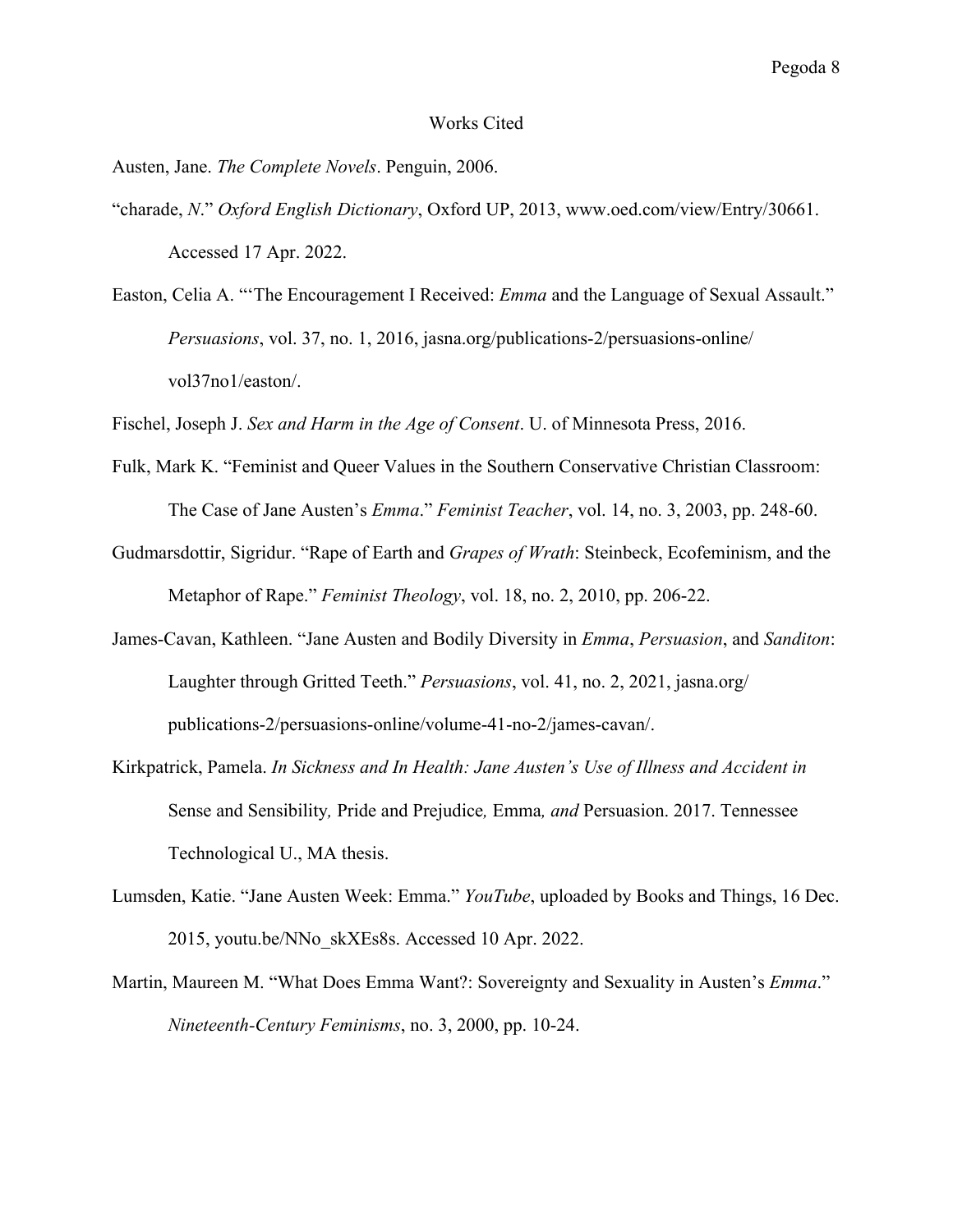- Pegoda, Andrew Joseph. "Teaching Through Scenarios: Identities and Sexual Violences in the Gender Studies Classroom." *Sexuality, Gender, and Policy*, vol. 4, no. 1, 2021, pp. 57-68.
- Pegues, Juliana Hu. "Rape Is/Not a Metaphor." *Journal of Asian American Studies*, vol. 24, no. 1, 2021, pp. 9-17.
- Potter, Tiffany F. "'A Low but Very Feeling Tone': The Lesbian Continuum and Power Relations in Jane Austen's *Emma*." *English Studies in Canada*, vol. 20, no. 2, 1993, pp. 187-203.
- Preus, Nicholas E. "Sexuality in *Emma*: A Case History." *Studies in the Novel*, vol. 23, no. 2, 1991, pp. 196-216.
- "Review of *Emma* in *The Quarterly Review*, 1815." *The British Library*, www.bl.uk/collectionitems/review-of-emma-in-the-quarterly-review-1815. Accessed 10 Apr. 2022.
- Wilson, Sarah Ruth. "'Rape of the Land:' 21st Century Ecofeminism and Environmental Rape Culture." *Oak Tree Notebook*, 24 Feb. 2015, oaktreenotebook.com/2016/02/24/rape-ofthe-land-21st-century-ecofeminism-and-environmental-rape-culture/. Accessed 14 Apr. 2022.
- Zeddies, Timothy J. "Behind, Beneath, Above, and Beyond: The Historical Unconscious." *Journal of The American Academy of Psychoanalysis*, vol. 30, no. 2, 2002, pp. 211-29.